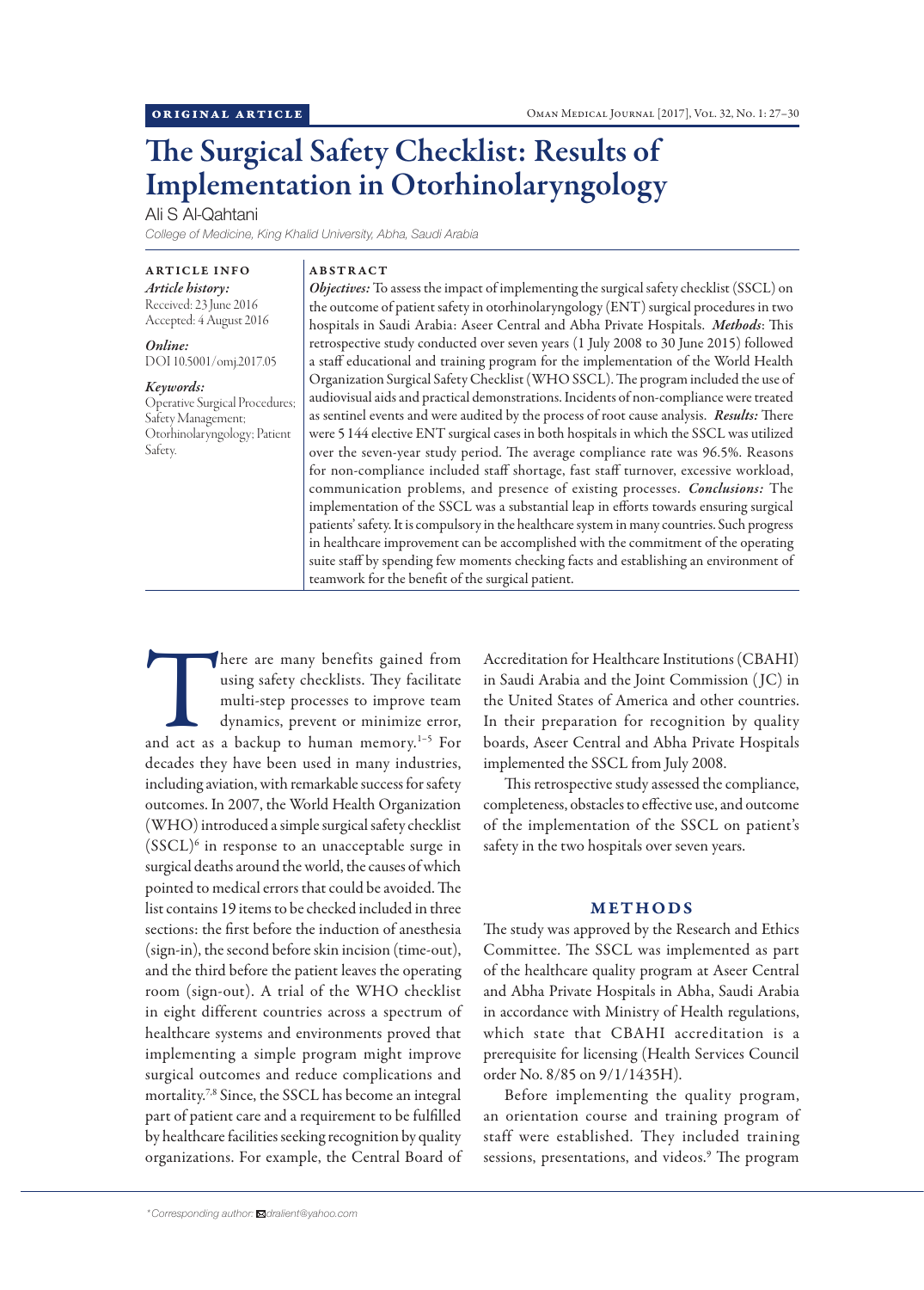was an ongoing quality improvement process, which was repeated at six-month intervals and whenever it was deemed necessary to implement auditing recommendations on the use of the SSCL. The medical and operative records of patients who underwent otorhinolaryngological (ENT) operative procedures at both hospitals since the implementation of the SSCL, between 1 July 2008 to 30 June 2015, were reviewed. Within the operative section of each record, the SSCL form should be duly completed. Regular audit procedures were carried out at monthly intervals by the Quality Department during the first two years, and annually thereafter to monitor the progress of the program. Reasons for non-compliance and obstacles were noted. Due to its importance and as a sign of the seriousness of the implementation process, all cases of non-compliance were considered sentinel events and investigated by the process of root cause analysis (RCA). Staff immediately adopted and implemented recommendations of the audit process.

## RESULTS

During the seven-year study period, there were 5 144 elective cases in both hospitals which underwent one or more ENT surgical procedures that necessitated the use of the SSCL with the involvement of different anesthetic, surgical, and nursing teams. Within the first two years of the study, there were 82 cases of non-compliance with the use of the SSCL without any mortality. The following five years have shown marked decline in the number of non-compliant incidents (87 in total) [Tables 1 and 2]. Incidents of non-compliance were treated as sentinel events and were audited by the RCA process. Following each audit, a corrective action plan was recommended, and by the end of the second year, three additions to the SSCL were made. These additions were risk of hypothermia, prophylaxis against venous thromboembolism (VTE), and preoperative booking of a bed in the intensive care unit (ICU) for elective cases in need of such care. In the third year, another two additions were made, and these were related to dacryocystorhinostomy (DCR) and nasal surgery procedures. In cases of DCR and functional endoscopic sinus surgery (FESS) the addition was included in the second section of the SSCL (time-out) concerning the availability of eye irrigation solution used intraoperatively to prevent

Table 1: Number of non-compliance incidents per year of the study with their corresponding percentage compliance.

| Year | Operative<br>procedures/<br>year | Non-<br>compliance<br>incidents | Percentage<br>compliance |
|------|----------------------------------|---------------------------------|--------------------------|
| 1    | 586                              | 54                              | 90.8                     |
| 2    | 605                              | 28                              | 95.4                     |
| 3    | 827                              | 30                              | 96.4                     |
| 4    | 857                              | 19                              | 97.8                     |
| 5    | 908                              | 16                              | 98.2                     |
| 6    | 638                              | 11                              | 98.3                     |
| 7    | 696                              | 11                              | 98.4                     |
|      | $\cdots$                         |                                 |                          |

*Seven-year overall compliance: 96.5%.*

corneal dryness. In nasal surgery, the addition to the SSCL was made in the third section (sign-out) and was related to the removal of the throat pack

Table 2: Number, description, and corrective actions taken as a result of the 169 non-compliance incidents that occured during the study period.

| No. of<br>incidents | Description                                                         | <b>Corrective actions</b>                                                                         |  |
|---------------------|---------------------------------------------------------------------|---------------------------------------------------------------------------------------------------|--|
| 21                  | Missed checklist from<br>notes.                                     | Checklist became<br>part of operative<br>notes.                                                   |  |
| 32                  | Checklist was not<br>utilized due to staff<br>shortage.             | Adequate staff each<br>time recommended.                                                          |  |
| 48                  | Incomplete checklist.                                               | Re-education.                                                                                     |  |
| 13                  | Pre-operative<br>antibiotics not given.                             |                                                                                                   |  |
| 18                  | (Venous<br>thromboembolism)<br>prophylaxis missed or<br>incomplete. |                                                                                                   |  |
| 6                   | Patient allergies not<br>checked.                                   |                                                                                                   |  |
| 5                   | Anesthetic equipment<br>required.                                   | Equipment became<br>stock item.                                                                   |  |
| 7                   | Surgical equipment<br>required.                                     |                                                                                                   |  |
| 3                   | Essential imaging not<br>displayed.                                 | Imaging service<br>computerized.                                                                  |  |
| 1                   | Throat pack left after<br>tracheal extubation.                      | Re-education.<br>Improving the<br>counting process<br>of instruments,<br>needles, and<br>sponges. |  |
| 2                   | Postnasal pack left<br>after adenoidectomy.                         |                                                                                                   |  |
| 11                  | Incomplete labeling of<br>specimens.                                | Re-education.                                                                                     |  |
| 2                   | ICU bed not available.                                              | Preoperative<br>booking of ICU bed<br>for elective cases.                                         |  |

*ICU: intensive care unit.*

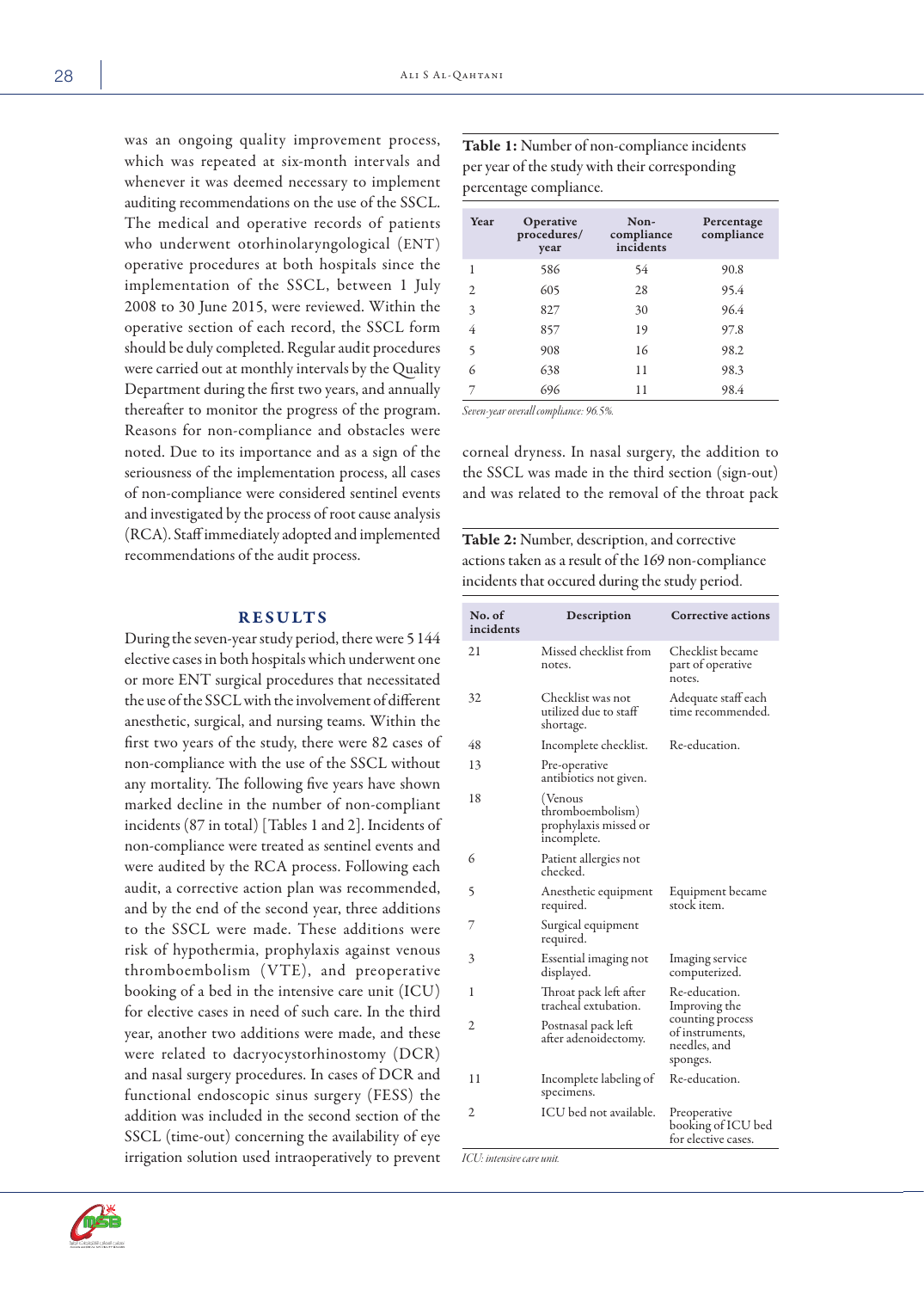by the anesthetist. The percentage compliance was calculated as the number of times all three phases of the SSCL was performed/Total surgeries  $\times$  100.

# DISCUSSION

It was the report titled "To Err is Human: Building a Safer Healthcare System" released by the Institute of Medicine (IOM) that triggered the debate on medical errors and patient safety. The report stated that every year as many as 98 000 patients die in hospitals in the United States.<sup>10</sup> In the specialty of ENT, such errors occur in components of the practice including diagnostic, treatment, surgical, communication, and administration.<sup>11</sup>

The implementation of the SSCL is part of the efforts to establish standards of practice to prevent unnecessary surgical errors leading to improvement in patients' safety. In a retrospective survey, medical errors in ENT were reported as follows: technical 19.3%, medical management 13.7%, testing 10.4%, surgical planning 9.9%, equipment-related 9.4%, postoperative care 8.5%, administrative 6.6%, wrongsite surgery 6.1%, communication 3.8%, wrong drug/dilution on the surgical field 3.8%, anesthesiarelated 3.3%, history/physical and differential/final diagnosis (both 1.4%), retained foreign body and miscellaneous (both 0.9%), and nursing/ancillary  $0.5\%$ <sup>12</sup>

The aim of a checklist used in surgery is to summarize the main aspects of safety: correct identification of the patient and surgical site, prevention of infection, safe anesthesia and airway management, and successful teamwork. When implemented in many centers around the world it was associated with a reduction in complications in elective operative cases. Similar checklists developed for commonly encountered emergencies in surgery and obstetrics and gynecology resulted in adherence to critical management steps and compliance with basic standards with improved outcomes.<sup>10,11,13</sup>

The impact of SSCL on patient outcomes is likely to vary with the effectiveness of the implementation process within each hospital.<sup>14</sup> Contrary to interventions involving drugs or medical devices, the application of a team-based intervention usually necessitates a change in clinical behavior to achieve success.<sup>15</sup>

During implementation in both hospitals, it was necessary to modify the WHO surgical safety

checklist to accommodate other items considered essential for patient's safety during surgery. These were a risk of hypothermia in susceptible patients, prophylaxis against VTE, and confirmation of availability of an ICU bed in elective cases. In DCR and FESS operations, continuous observation of the eye is required, and the cornea is protected by frequent conjunctival irrigation by the scrub nurse using normal saline. Such modifications are encouraged by the WHO to suit local needs.16

The compliance indicator is a process measure. It measures the degree to which all contents of the checklist were performed correctly and appropriately for each patient.<sup>17</sup> In this study, the overall compliance rate in fully implementing the SSCL in both hospitals reached 98.7%. This is comparable to results of other studies.18–22 The improvement in the compliance rate in this study was obvious year after year with improvement in the learning curve of staff members performance.

There were several factors which affected compliance, including staff shortage, surgical staff turn-over, duplication with existing hospital process, communication problems between operating suite staff and the wards, and the checklist considered as a burden to complete during heavy workload by some members of the team. However, all these barriers have been gradually addressed while implementing the SSCL.

All cases of non-compliance did not result in patient's harm. However, to demonstrate the importance of patient safety and the dedication towards implementing a process proved to be beneficial in healthcare quality improvement, all cases of non-compliance were considered sentinel events. Although relatively infrequent, sentinel events are undesirable incidents that result in unwanted outcomes for patients, families, and the hospital. They occur independent of the patient's condition and usually reflect hospital system and process deficiency.16 It is called sentinel because it signals the need for immediate investigation and corrective action. According to standards related to quality and safety, healthcare organizations are required to establish which unanticipated events are significant and the process for their intense analysis.23 The preferred approach for investigation is by conducting the process of RCA, which is a process for identifying the basic or causal factors that underlies variation in performance.<sup>24,25</sup> This should